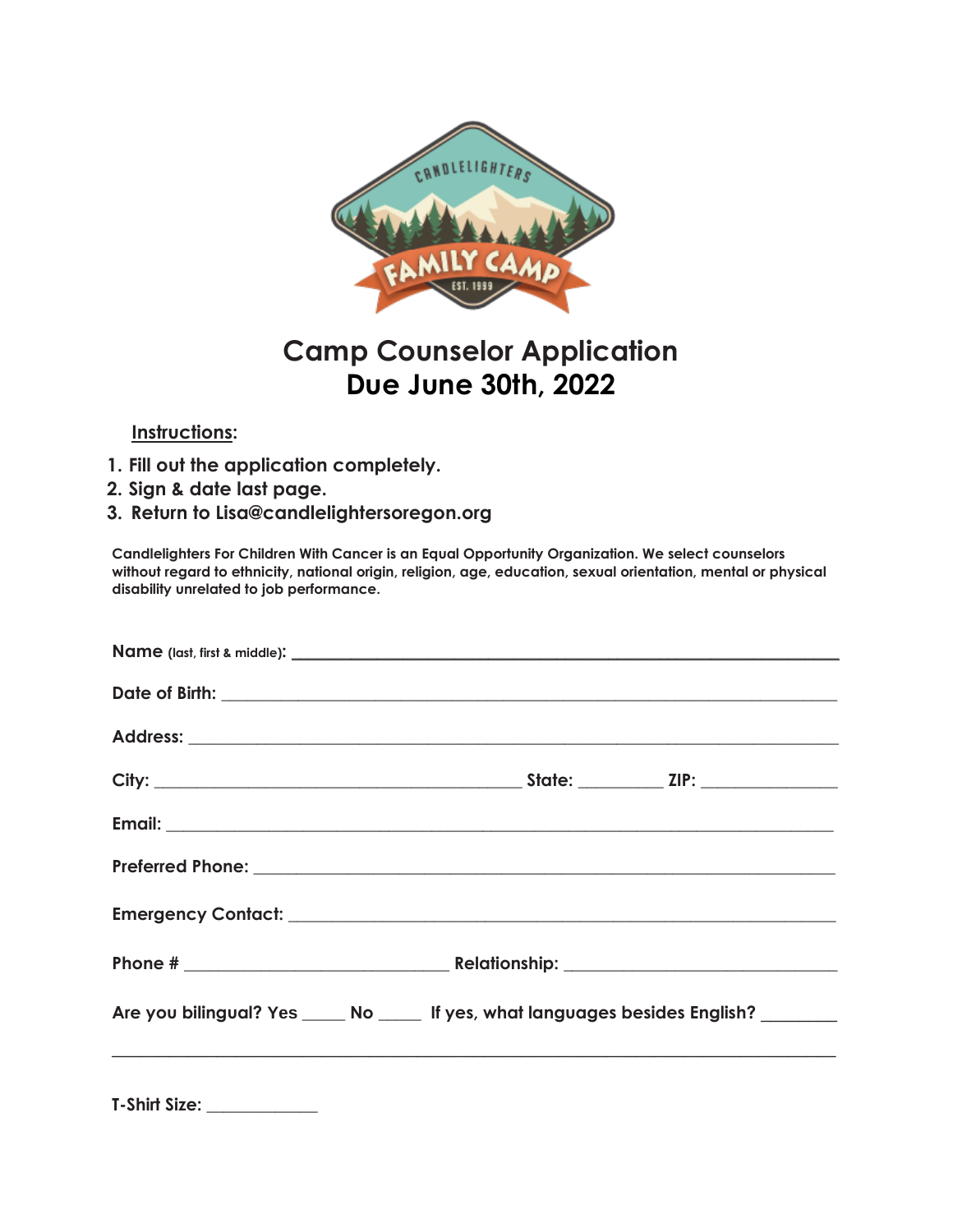**Are you a cancer survivor?** *(optional)* **\_\_\_\_\_\_ If yes, date of diagnosis: \_\_\_\_\_\_\_\_\_\_\_\_\_\_\_\_\_**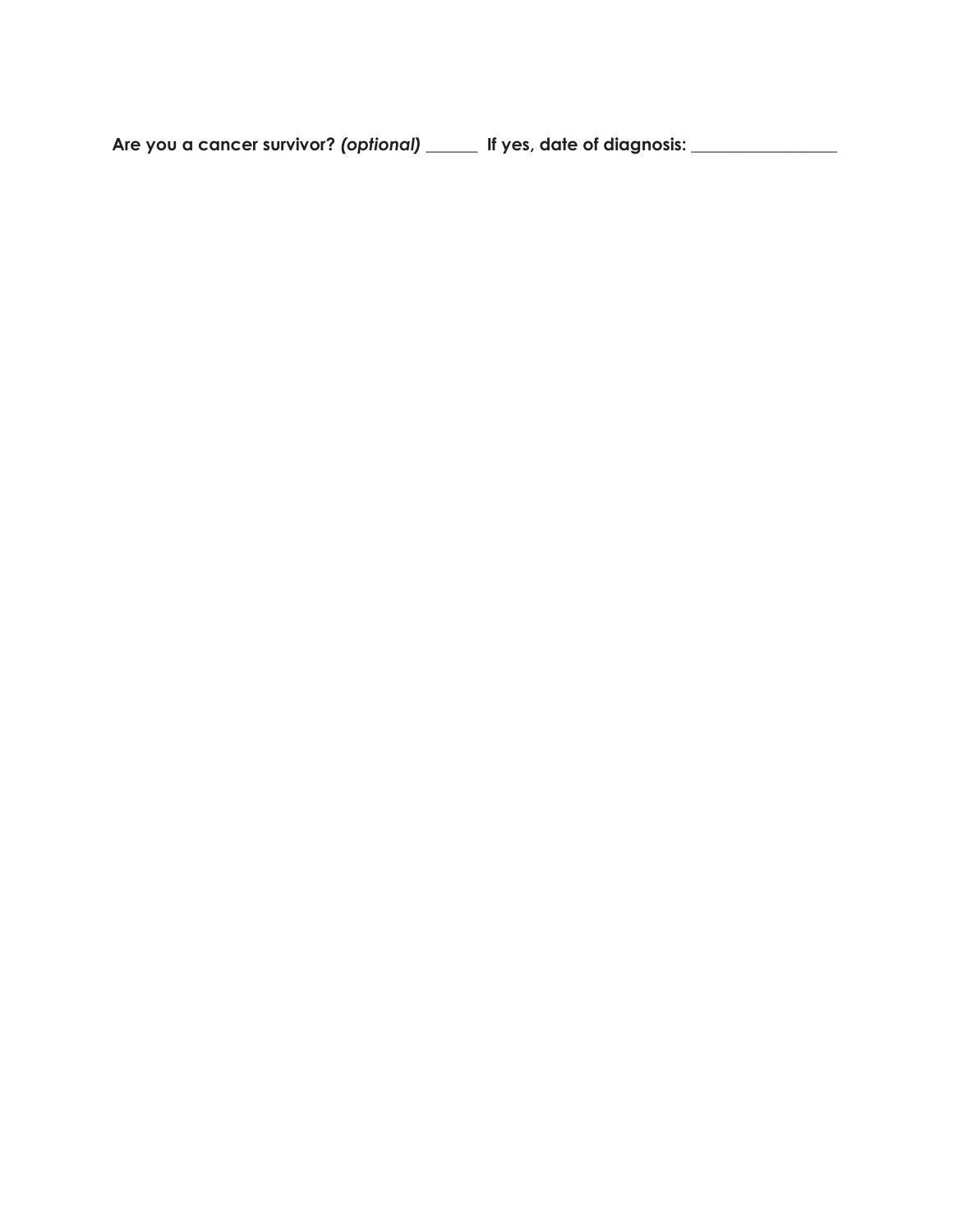**Education:**

| High School (Highest Grade Completed): 9th 10th 10th 11th 12th 12th 12th                                                   |  |  |  |  |  |  |
|----------------------------------------------------------------------------------------------------------------------------|--|--|--|--|--|--|
|                                                                                                                            |  |  |  |  |  |  |
| College (Number of Years Completed): 1 _____ 2 _____ 3 _____ 4 ____                                                        |  |  |  |  |  |  |
|                                                                                                                            |  |  |  |  |  |  |
|                                                                                                                            |  |  |  |  |  |  |
| Can you provide proof of full COVID vaccination prior to camp? Yes _____ No ____<br>(Full vaccination series plus booster) |  |  |  |  |  |  |
| Medical Training: List institutions, medical degrees, certifications, etc., & year received:                               |  |  |  |  |  |  |
|                                                                                                                            |  |  |  |  |  |  |
| CPR Training: Yes _____ No ______ First Aid Training: Yes _____ No _____                                                   |  |  |  |  |  |  |
| Work Experience in the last 5 years (List employer, tob title, years, and brief<br>description of responsibilities):       |  |  |  |  |  |  |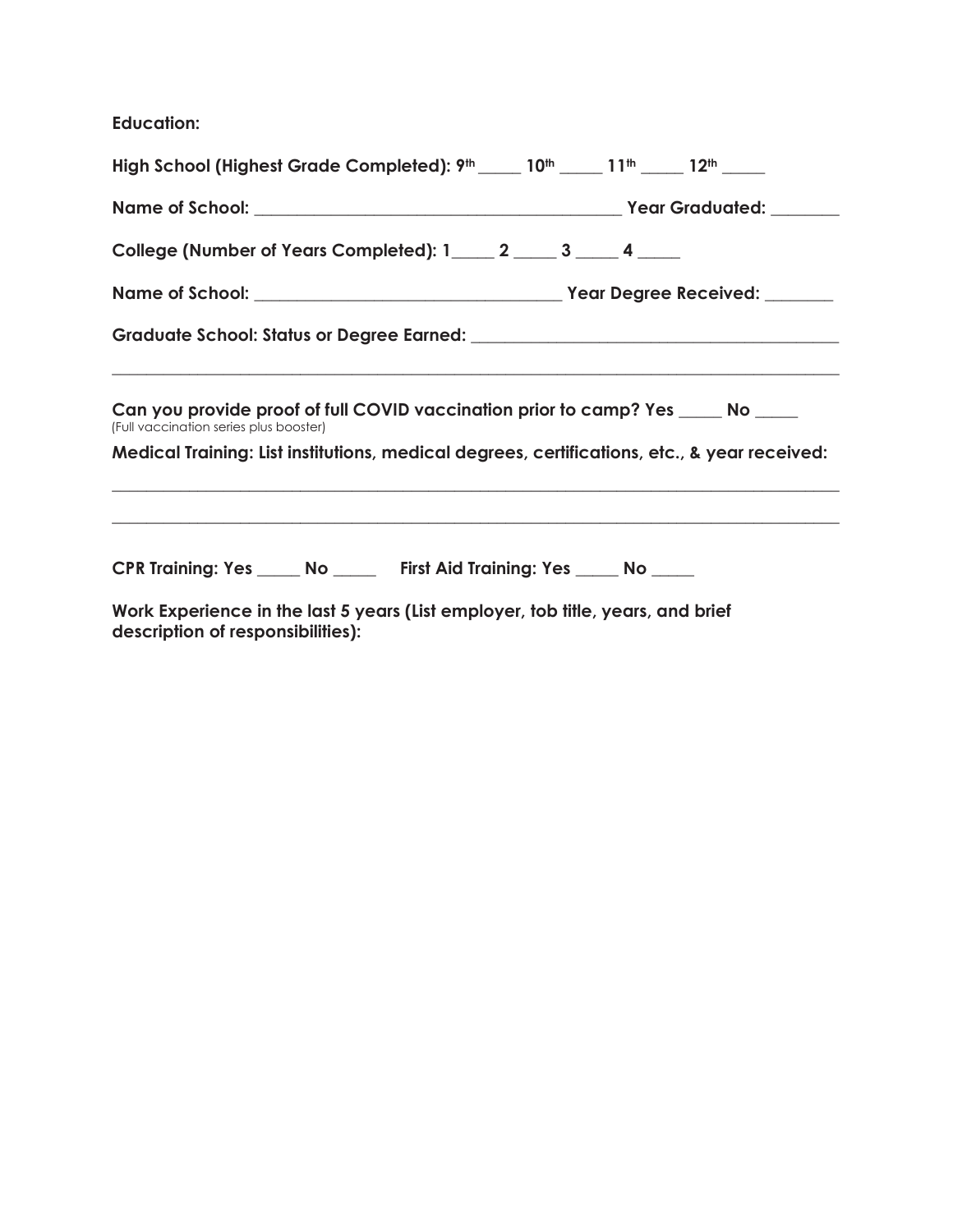**Family Camp involves close contact with children. Have you ever been investigated for, arrested for, or convicted of:**

**Child Abuse, Neglect, or Related Charges: Yes** \_\_\_\_\_ **No** \_\_\_\_\_

**Drug or Alcohol Charges: Yes** \_\_\_\_\_ **No** \_\_\_\_\_

**Have you ever been convicted of any other criminal activity? Yes** \_\_\_\_\_ **No** \_\_\_\_\_

**If yes, please explain (an arrest or conviction does not automatically disqualify a candidate; each person is evaluated based upon individual circumstances):**

**Family Camp may require physically demanding activity including but not limited to running, lifting, and carrying. Do you have any physical limitations that would prevent you from performing the work for which you are being considered?**

**Yes** \_\_\_\_\_ **No** \_\_\_\_\_

**If yes, please explain:**

**List camp-related activities or other relevant activities in which you have a moderate or high degree of expertise and explain where/how you developed this experience:**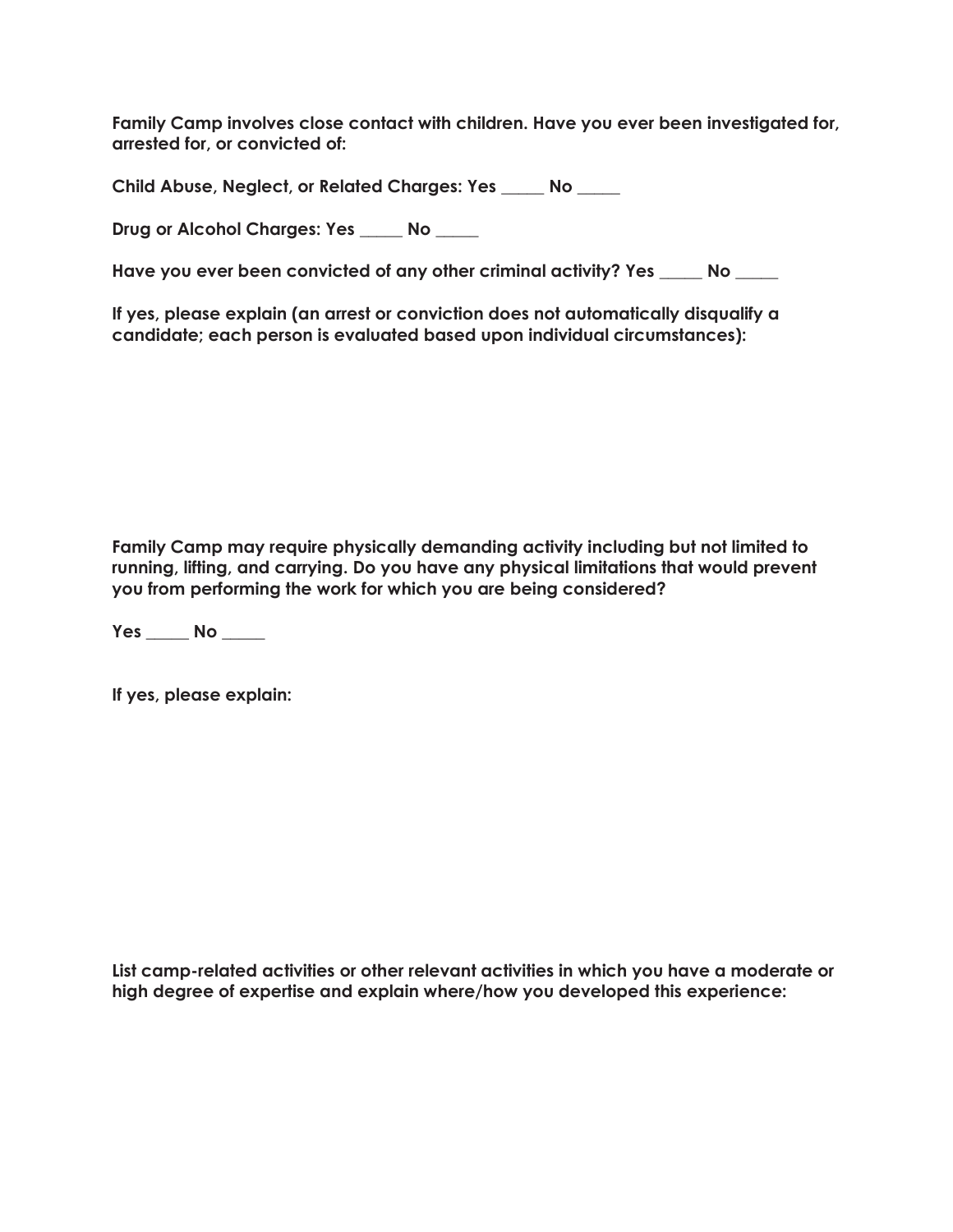**Why do you want to be a camp counselor?**

**Describe any experience working with youth (be specific and include any camp experience if applicable):**

**Describe any experience with interacting with children with cancer, or any other experiences in which cancer has impacted your life:**

**How did you hear about Candlelighters Family Camp?**

**List any other skills you want to share that you think will be valuable to camp:**

**List 3 references (persons not related to you who have known you for at least 1 year):**

| Reference #1: | <b>Relationship:</b> |
|---------------|----------------------|
|---------------|----------------------|